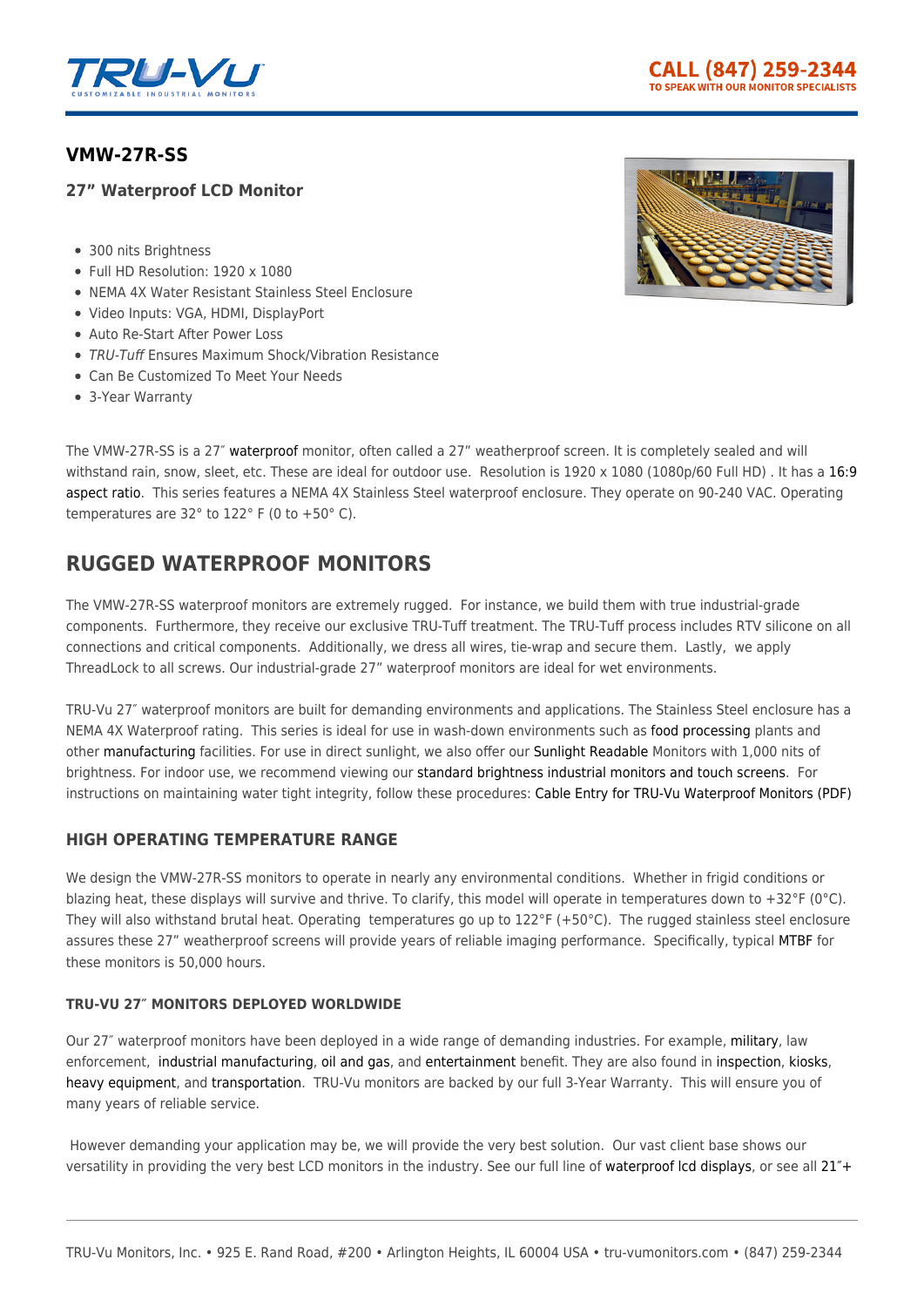

[monitors](https://tru-vumonitors.com/21in-to-65in-monitors/). TRU-Vu can provide modified or [Custom OEM LCD Displays.](https://tru-vumonitors.com/custom-monitors/) [Private Label Monitors](https://tru-vumonitors.com/private-label-monitors/) are also an option if you have very specific requirements. Visit our wide range of [LCD monitor mounts](https://tru-vumonitors.com/accessories/mounting-brackets-bases/) and stands to complete your installation. We also offer our 27″ monitors/ touch screens as [Medical Grade Display](https://tru-vumonitors.com/medical-displays/) solutions.

#### **OUR TECHNICAL EXPERTS ARE READY TO HELP YOU FIND THE BEST DISPLAY**

With over 540 LCD monitors and touch screens on our site, selecting the ideal solution may be a bit overwhelming. To help narrow-down the choices, check out our [Advanced Search Tool](https://tru-vumonitors.com/products/). This enables you filter by your own specific search requirements.

Finally, our team members are ready to help! We can determine the exact solution that will meet your specific needs . Certainly, TRU-Vu will help provide crystal-clear images for your operating requirements . Call [\(847\) 259-2344](#page--1-0) today to speak with one of our specialists. Above all, we will listen. It's one of the things we do best. Our professional advisors will ensure the monitor or touch screen you receive will be and do everything you had hoped it would!

If you prefer, fill out a [quick form](https://tru-vumonitors.com/request-quote/) with your requirements, and we will guide you to the proper models that will work best.

### **SPECIFICATIONS**

|                         | <b>VMW-27R-SS</b>                           |
|-------------------------|---------------------------------------------|
| <b>LCD Panel</b>        | 27" Color MVA Panel; LED Backlights         |
| Display Resolution      | 1920 x 1080 (1080p/60 Full HD)              |
| Viewable Area           | 23.53" (W) x 13.23" (H) (597.6 x 336.15 mm) |
| Pixel Pitch             | 0.311mm                                     |
| <b>Display Colors</b>   | 16.7 M                                      |
| <b>Aspect Ratio</b>     | 16:9                                        |
| <b>Brightness</b>       | 300 nits                                    |
| <b>Contrast Ratio</b>   | 1,000:1                                     |
| Viewing Angle           | $170^{\circ}$ (H) x $160^{\circ}$ (W)       |
| Response Time           | 5 TrF                                       |
| Control                 | OSD (On-Screen Display) via Pushbuttons     |
| Video Inputs            | VGA, HDMI, DisplayPort                      |
| Power Requirement       | 90-240 VAC                                  |
| Power Consumption       | 60W                                         |
| Enclosure               | <b>Stainless Steel</b>                      |
| <b>Enclosure Rating</b> | NEMA 4X                                     |
| Mounting                | 100 x 100 and 200 x 100 VESA Hole Pattern   |
| Operating Temperature   | 32° to 122° F (0 to +50° C)                 |
| Shock                   | 50 G (20 msec, 1/2 sine)                    |
| Vibration               | 1.5G RMS 10-200 HZ                          |
| <b>Dimensions</b>       | <b>TBD</b>                                  |
| Weight                  | TBD                                         |
| Warranty                | 3-Years                                     |

Note: Specifications subject to change without notice.

#### **DIMENSIONS (MM)**